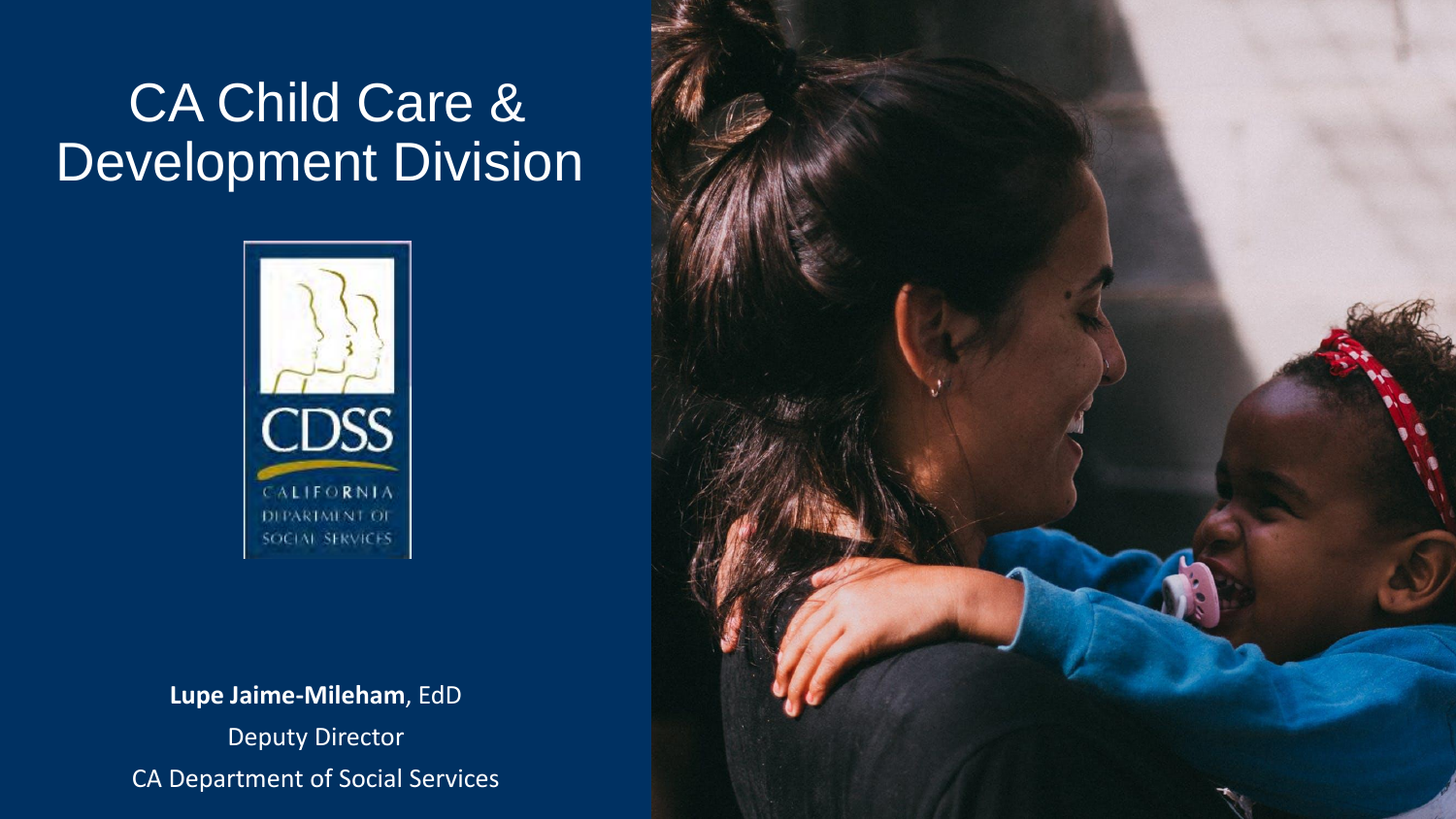

• CA Guiding Principles

• Early Childhood Development Act of 2020 (SB 98)

•Data Landscape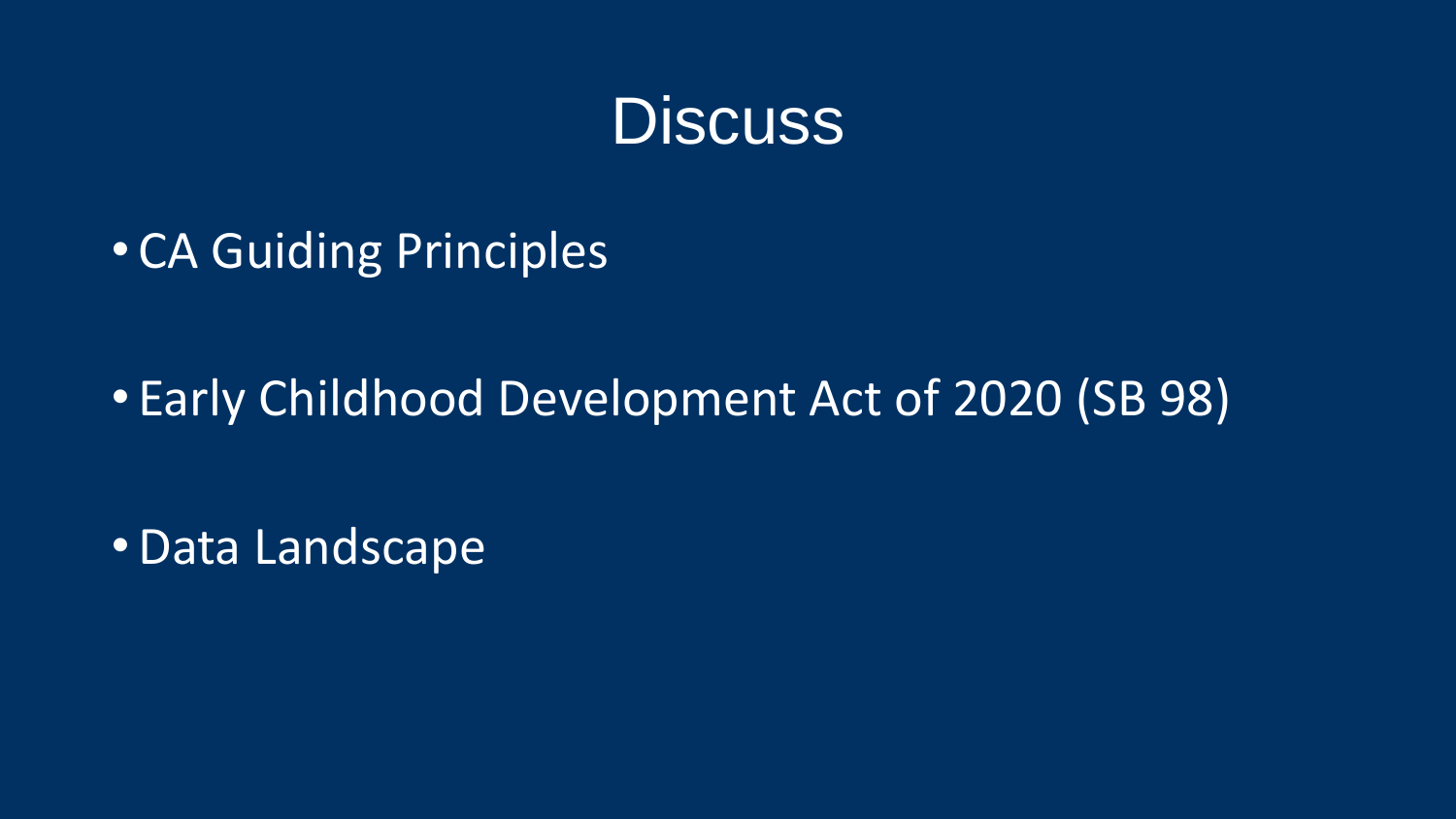### Guiding Principles

- Focus on Equity
- Put the Person Back in Person-Centered
- Community Engagement
- Use Data to Drive Action
- See the Whole Person
- Adopt a Culture of Innovation
- Deliver on Outcomes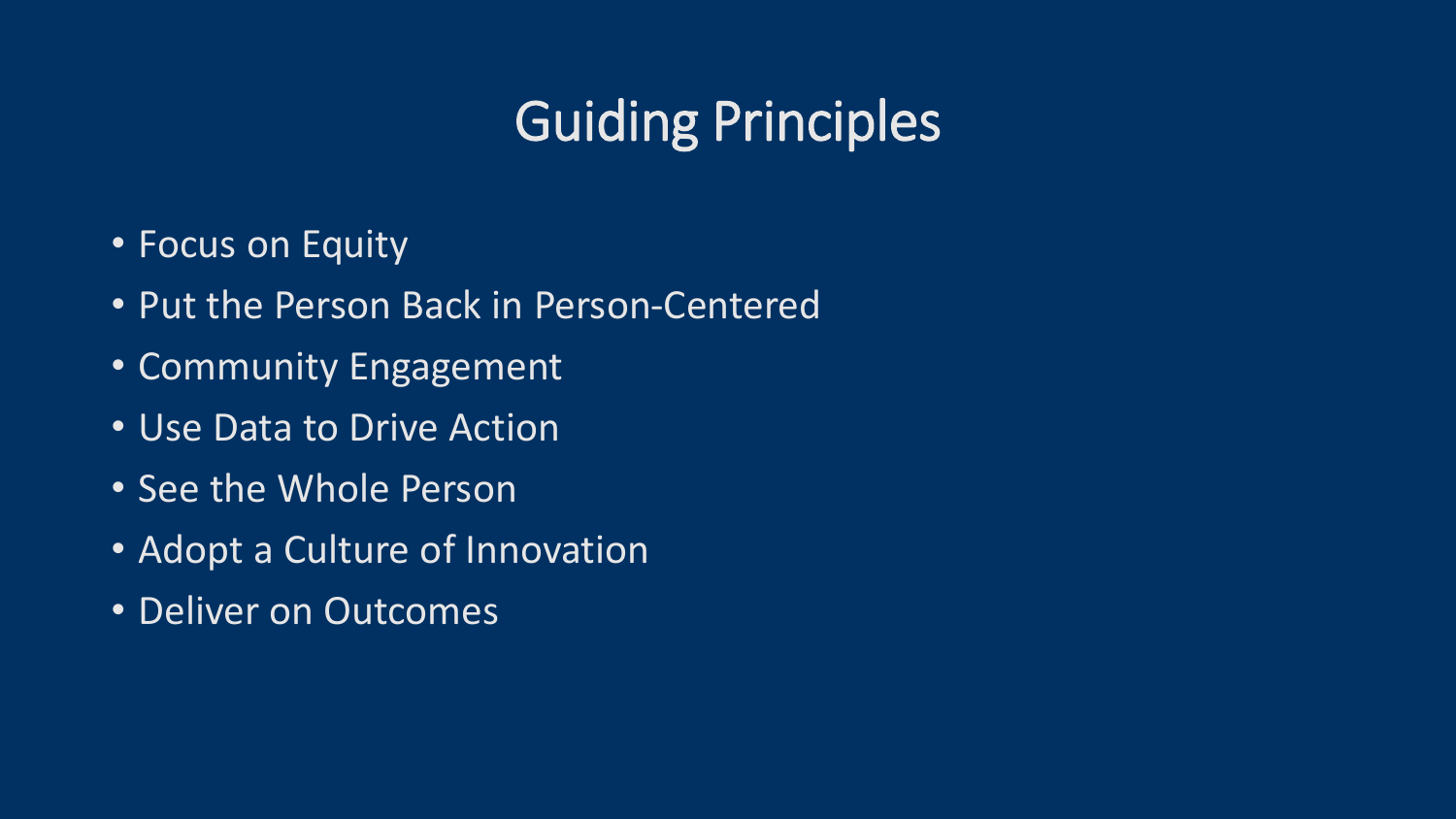# Early Childhood Development Act of 2020

SB 98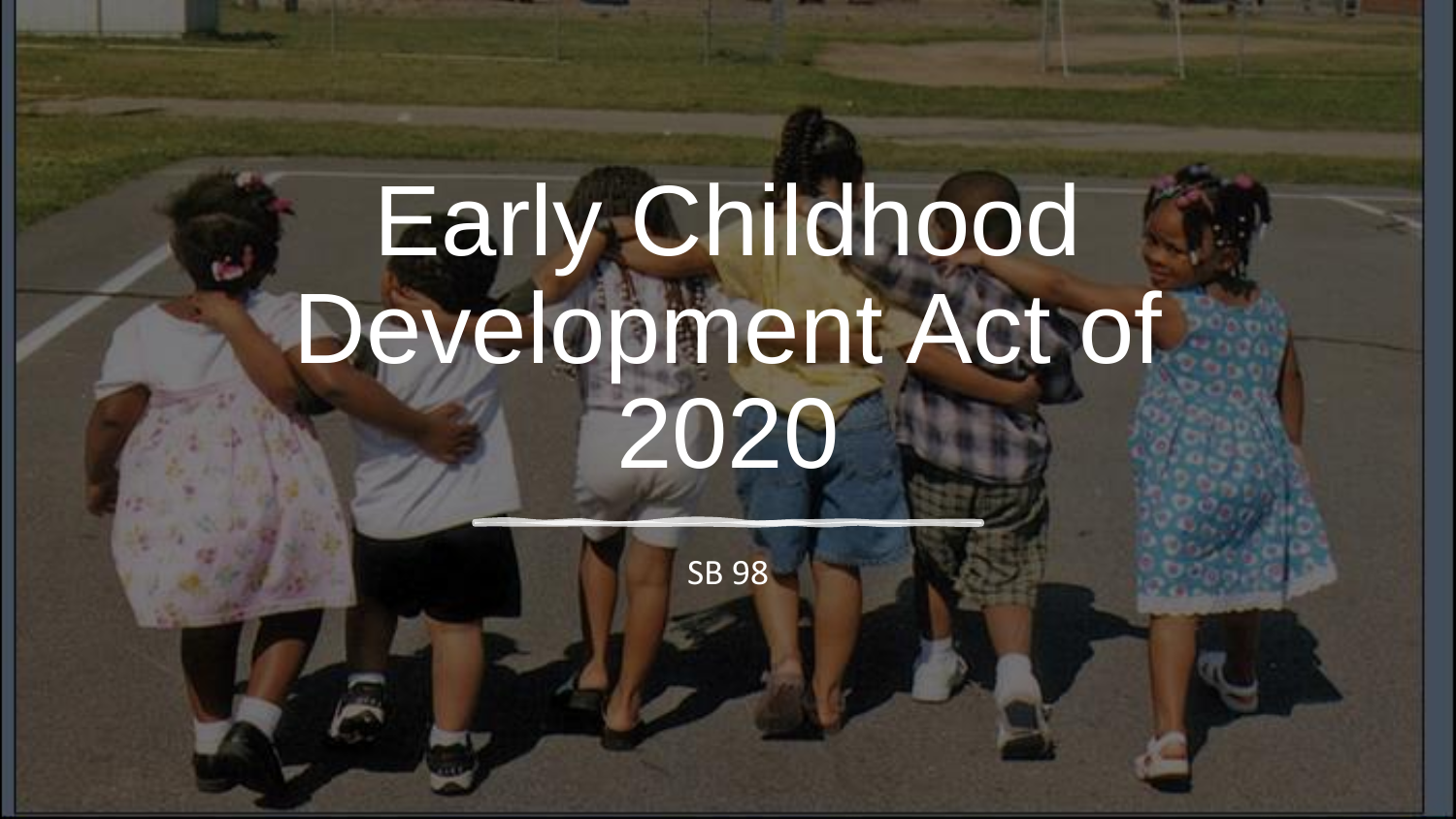#### SB 98

The state's system of early learning and care must become more integrated and coordinated to achieve its goals of promoting a high-quality, affordable, early childhood system designed to comprehensively and effectively serve children and families.

Social determinants of health, adverse childhood experiences, quality learning and care for children, and economic, and other support for the needs of families are critical determinants of life outcomes for children, and California's system of early learning and care must address inequities and disproportionalities.

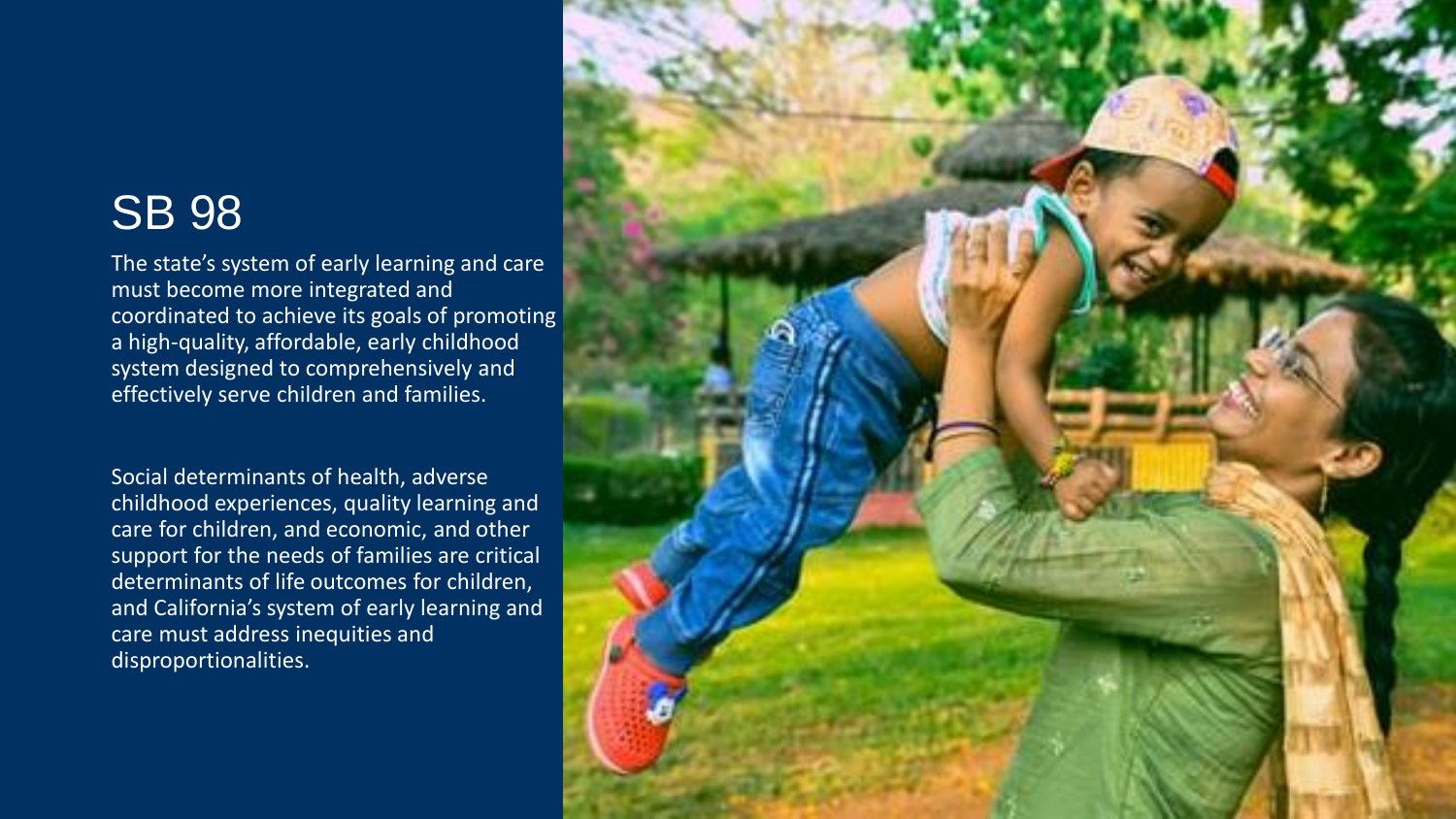## Brilliant Beginnings

Data Landscape

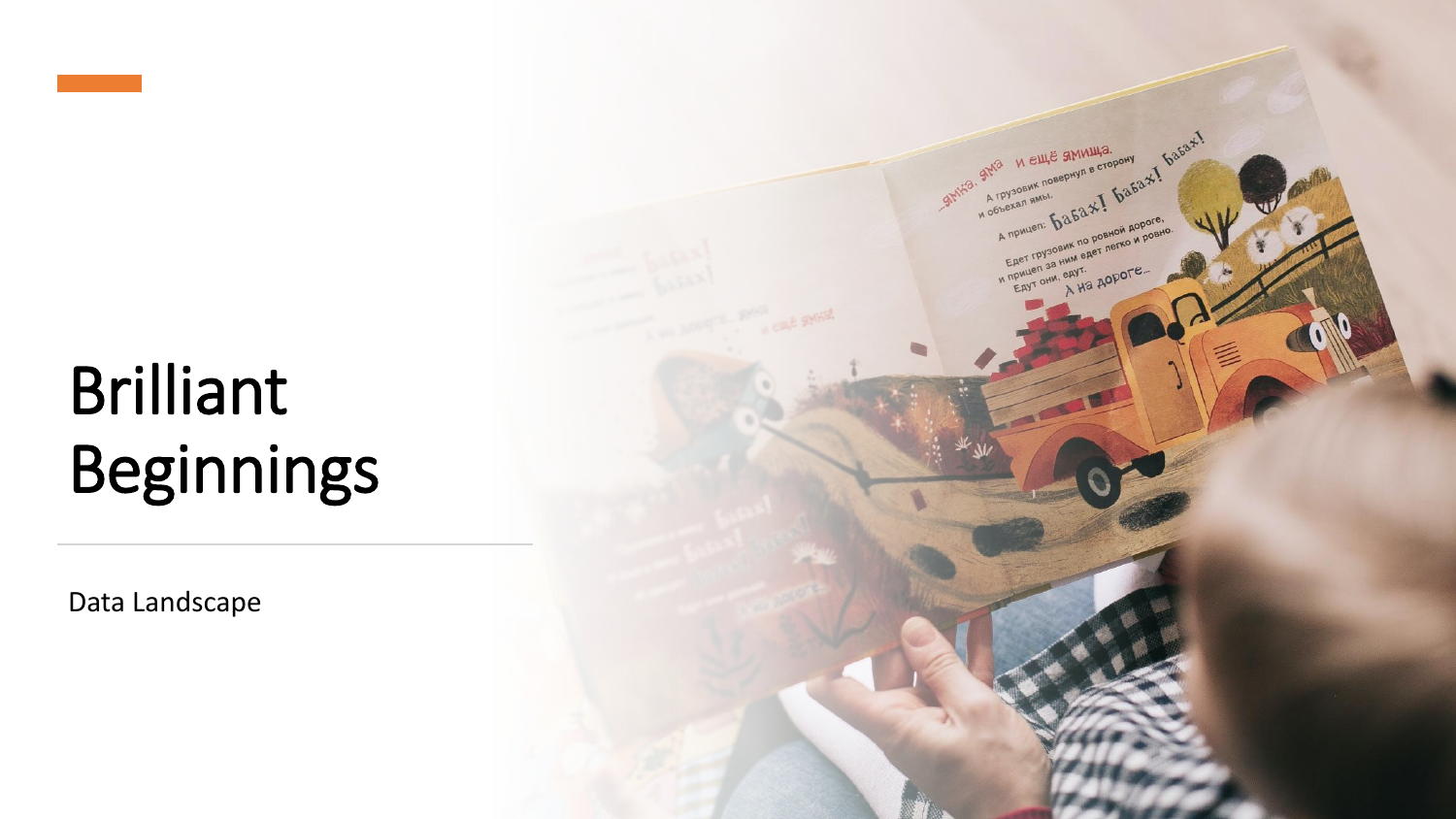### **Brilliant Beginnings**

Advancing Equity, Improving Access, and Strengthening Outcomes by Fostering Partnership and Utilizing Technology

- \$4.8 million to support planning and initial implementation for the design of a child care data system to meet the needs of families and the workforce.
- Informed by, and cannot proceed without, robust engagement with our many stakeholder partners.

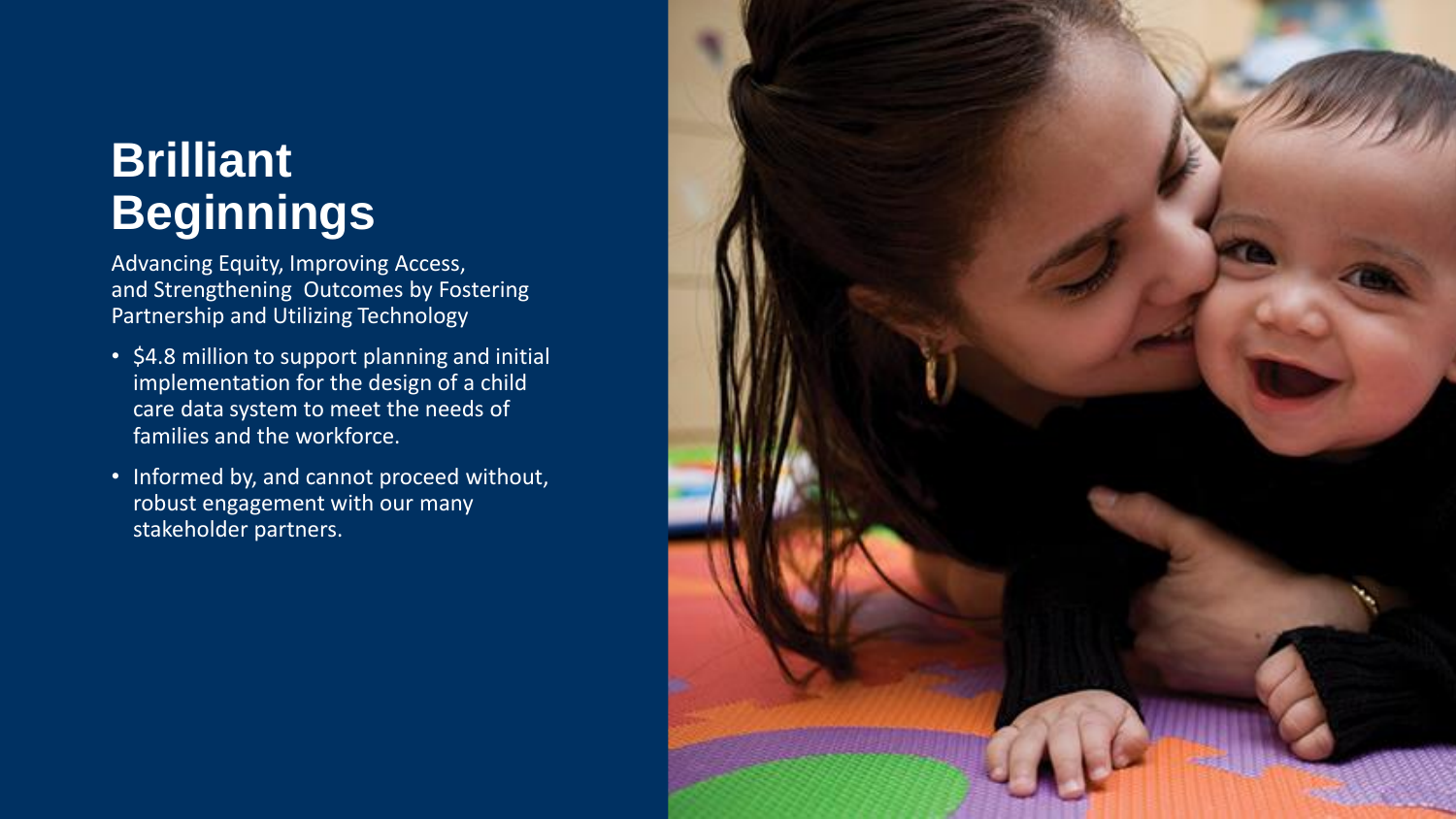### Brilliant Beginnings - Goals

| Advance                              | Improve                            | Strengthen                        |
|--------------------------------------|------------------------------------|-----------------------------------|
| <b>Advance Equity</b>                | <b>Improve Access</b>              | <b>Strengthen Outcomes</b>        |
| • Prioritize widespread access to    | • Build on R&R and APP             | • Support transparency, research, |
| Technology                           | approaches to make family          | innovation, & shared              |
| • Use data to identify and eliminate | education visible, actionable and  | understanding                     |
| inequities                           | person-centered                    | • Focused on outcomes and value   |
| • Listen to experts and honor        | • Link families to R&Rs, APPs, and | generation                        |
| expertise                            | others in the field                | • Use more data as part of        |
| • Commit to an approach that's not   | • Support and strive for full      | decision-making to improve        |
| one-size-fits all                    | utilization of subsidies           | processes for programs            |